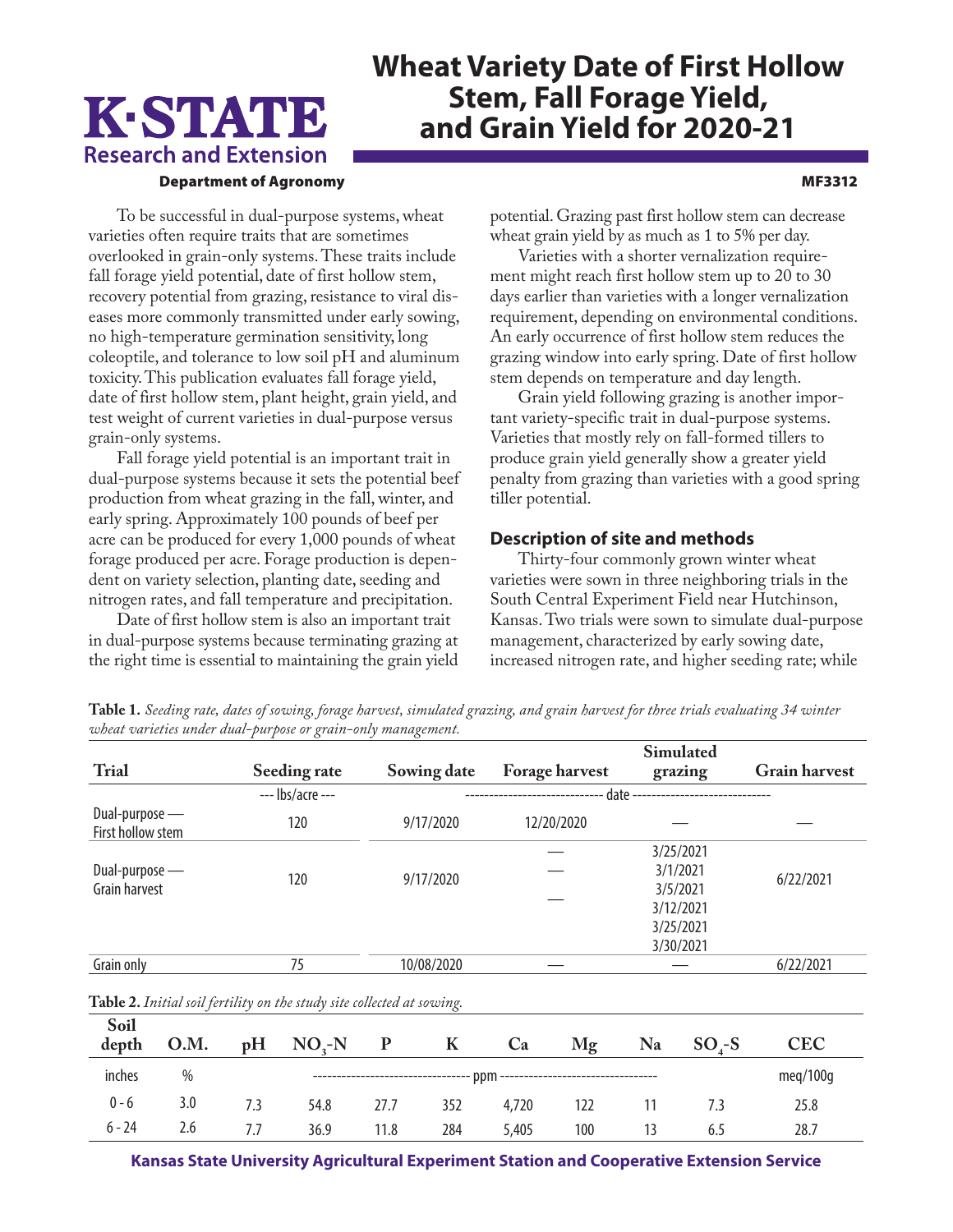**Figure 1.** *Wheat plant at the first hollow stem stage. First hollow stem occurs when there is approximately 1.5 centimeters (9/16 inch or roughly the diameter of a dime) below the developing wheat head.*



a third trial was sown to the same varieties under grain-only management (Table 1). All plots received 50 pounds per acre of 18-46-00 in furrow at planting, and nitrogen fertilization was performed for a 65 bushels per acre yield goal. Dual-purpose plots received an additional 110 pounds of nitrogen per acre pre-plant to supplement forage production (Table 2). All trials were sprayed with foliar fungicides at boot (May 5, 2021).

One of the two dual-purpose trials was used for destructive measurements to assess forage yield and date of first hollow stem. Forage yield was measured by hand clipping plants approximately ½ inch above the soil surface at two 1-meter by 1-row samples within each plot. Samples were then placed in a forced-air dryer for approximately 7 days and weighed. First hollow stem was measured seven times during the winter and early spring by splitting 10 primary stems collected from each plot one or two times per week.



**Figure 2.** *Observed weather during the 2020-21 growing season in the South Central Experiment Field near Hutchinson, Kansas. Weather data are average daily temperature and cumulative daily precipitation from September 17, 2020, until June 22, 2021.*

First hollow stem sampling was terminated when 100% of the measured stems had passed 1.5 centimeters of hollow stem below the developing wheat head (Figure 1). This trial was not harvested for grain yield due to the excessive amount of destructive measurements.

Simulated grazing occurred in the dual-purpose trial during the fall and spring seasons (Table 1). Plots were mowed to about 1.5 inch height every time regrowth achieved about 2 inches. Simulated grazing was stopped at the average first hollow stem. Plant height was measured in 10 plants in each plot. Grain was harvested and grain yield was corrected for 13% moisture content.

#### **Weather conditions**

The fall of 2020 had 3.7 inches of precipitation at the station where the plots were located; however, relatively mild temperatures precluded the wheat crop from producing a large amount of biomass. Winter and early spring were relatively warm and moist, with 6.2 inches of cumulative precipitation between January 1 and March 30, allowing for tiller production during this time. Temperatures remained below average and precipitation above average through the end of the growing season, totaling another 5.9 inches of precipitation accumulated between April 1 and harvest (Figure 2).

#### **Fall forage yield**

Fall forage production of the varieties evaluated averaged 737 pounds of dry matter per acre (Table 3), which is similar to that produced in 2019-20 but about half of that produced in 2018-19. The range Daily precipitation (inches) was from 470 to 1,058 pounds of dry matter per acre. There were no statistical differences among the varieties. The limited forage production during the 2020-21 growing season as compared to previous years was led by mild fall temperatures, which resulted in limited tiller production.

#### **First hollow stem**

First hollow stem is reported in day of year format. Day of the year 80 is equivalent to March 21. Average occurrence of first hollow stem was day 89 (Table 3), which is about 13 days later than the 2019-20 growing season. The range in first hollow stem was from day of year 75 for early varieties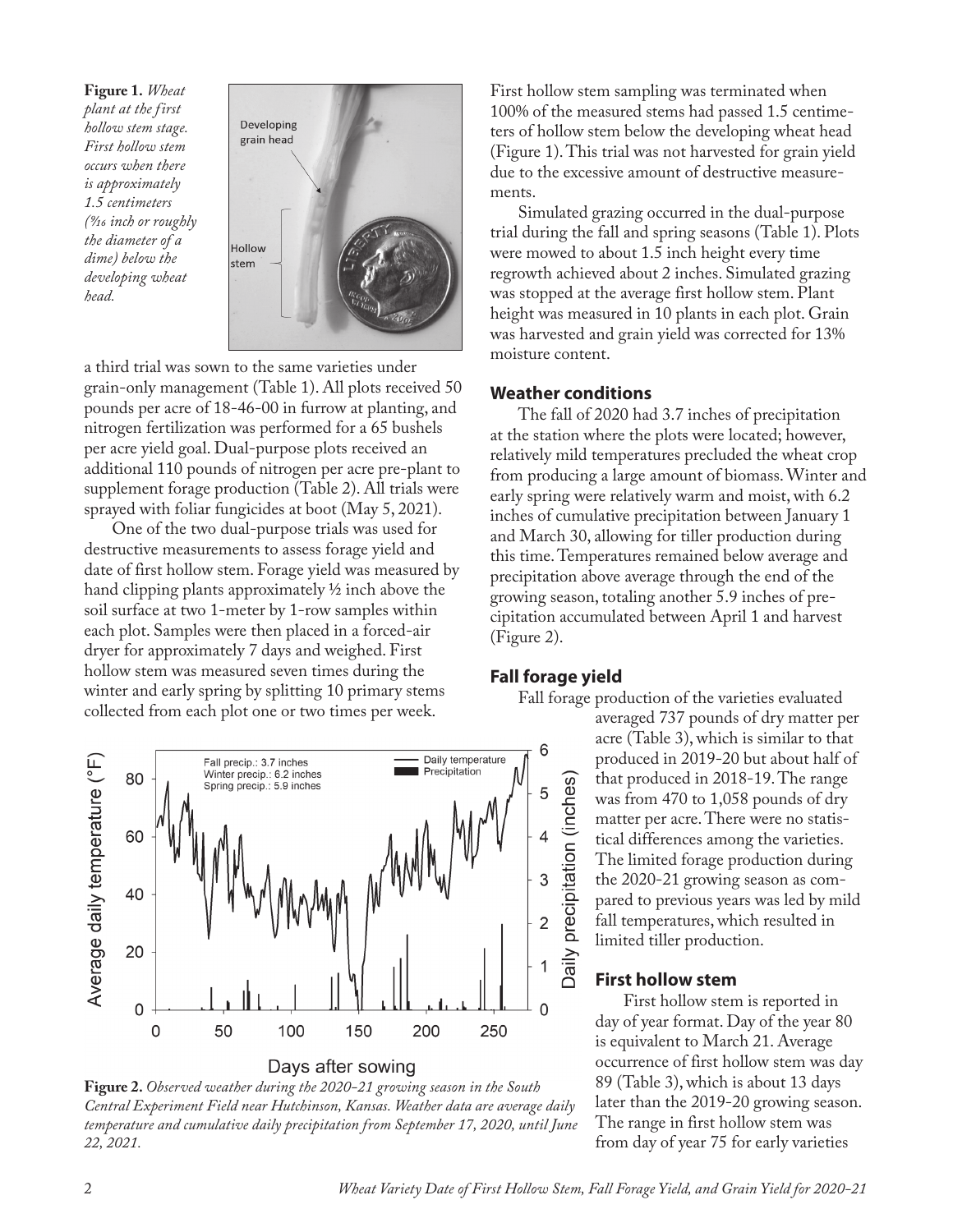|                        |                 | Fall forage dry matter | <b>First hollow</b> | Plant height |           |       |
|------------------------|-----------------|------------------------|---------------------|--------------|-----------|-------|
| Variety                | Source          | (12/22/2020)           | stem                | GO           | <b>DP</b> | diff. |
|                        |                 | $---$ lbs/acre $---$   | Day of year         |              | in -----  |       |
| 10BC329-17-5           | AgriPro         | 714                    | 89                  | 26           | 21        | 5.3   |
| <b>AP EverRock</b>     | AgriPro         | 733                    | 83                  | 28           | 21        | 6.6   |
| AP Roadrunner          | AgriPro         | 858                    | 89                  | 29           | 26        | 3.4   |
| <b>Buckhorn AX</b>     | Dyna-Gro        | 1,058                  | 75                  | 29           | 23        | 6.4   |
| Canvas                 | Plains-Gold     | 782                    | 89                  | 29           | 28        | 0.3   |
| <b>Crescent AX</b>     | Plains-Gold     | 704                    | 89                  | 29           | 27        | 1.7   |
| <b>High Country</b>    | Polansky        | 789                    | 89                  | 27           | 24        | 4.0   |
| <b>KS Dallas</b>       | <b>KWA</b>      | 601                    | 89                  | 27           | 24        | 3.0   |
| <b>KS Hamilton</b>     | <b>KWA</b>      | 758                    | 94                  | 28           | 26        | 1.8   |
| <b>KS Hatchett</b>     | <b>KWA</b>      | 829                    | 89                  | 27           | 24        | 3.1   |
| <b>KS Silverado</b>    | <b>KWA</b>      | 664                    | 94                  | 27           | 25        | 2.2   |
| <b>KS Western Star</b> | <b>KWA</b>      | 720                    | 89                  | 30           | 28        | 2.6   |
| KS12DH0156-88          | <b>KWA</b>      | 851                    | 94                  | 27           | 23        | 3.4   |
| KS13DH0041-35          | <b>KWA</b>      | 773                    | 89                  | 28           | 27        | 1.4   |
| <b>LCS Atomic AX</b>   | Limagrain       | 532                    | 89                  | 28           | 26        | 2.0   |
| LCS Helix AX           | Limagrain       | 679                    | 89                  | 27           | 24        | 3.3   |
| LCS Julep              | Limagrain       | 952                    | 89                  | 27           | 20        | 6.4   |
| <b>LCS Photon AX</b>   | Limagrain       | 735                    | 83                  | 27           | 23        | 4.7   |
| <b>LCS Revere</b>      | Limagrain       | 833                    | 89                  | 27           | 21        | 6.3   |
| Long Branch            | Dyna-Gro        | 723                    | 80                  | 30           | 24        | 6.3   |
| <b>MS Maverick</b>     | Meridian        | 729                    | 89                  | 32           | 29        | 3.6   |
| NUSAKA15-3             | KSU Exp.        | 808                    | 89                  | 28           | 23        | 4.5   |
| OCW04S717T-6W          | OGI             | 751                    | 89                  | 30           | 29        | 1.4   |
| OK Corral              | OGI             | 839                    | 89                  | 28           | 27        | 1.5   |
| OK12912C-138407-2      | 0GI             | 739                    | 94                  | 32           | 31        | 1.6   |
| OK16D101089            | OGI             | 952                    | 89                  | 29           | 27        | 1.9   |
| Paradise               | Polansky        | 470                    | 89                  | 28           | 27        | 1.4   |
| <b>Rock Star</b>       | Polansky        | 745                    | 94                  | 28           | 27        | 0.9   |
| Showdown               | 0GI             | 548                    | 89                  | 31           | 27        | 3.6   |
| Smith's Gold           | OGI             | 711                    | 89                  | 28           | 25        | 3.4   |
| WB4269                 | WestBred        | 654                    | 89                  | 26           | 23        | 3.1   |
| WB4401                 | <b>WestBred</b> | 554                    | 89                  | 28           | 25        | 3.0   |
| WB4699                 | WestBred        | 642                    | 94                  | 25           | 23        | 2.1   |
| Zenda                  | <b>KWA</b>      | 620                    | 83                  | 27           | 23        | 4.4   |
| Average                |                 | 737                    | 89                  | 28           | 25        | 3.3   |
| Min.                   |                 | 470                    | 75                  | 25           | 20        | 0.3   |
| Max.                   |                 | 1,058                  | 94                  | 32           | 31        | 6.6   |
| HSD*                   |                 | na                     | na                  | 1.9          | 4.0       |       |

| Table 3. Fall dry forage yield, date of first hollow stem, and plant height under grain-only (GO) and dual-purpose (DP) systems in |  |
|------------------------------------------------------------------------------------------------------------------------------------|--|
| Hutchinson, Kansas, during the 2020–21 production year. The highest testing groups are identified by shading and bold text.        |  |

\* *HSD — Tukey's honest significant difference, or the minimum difference required between two varieties to be statistically different.*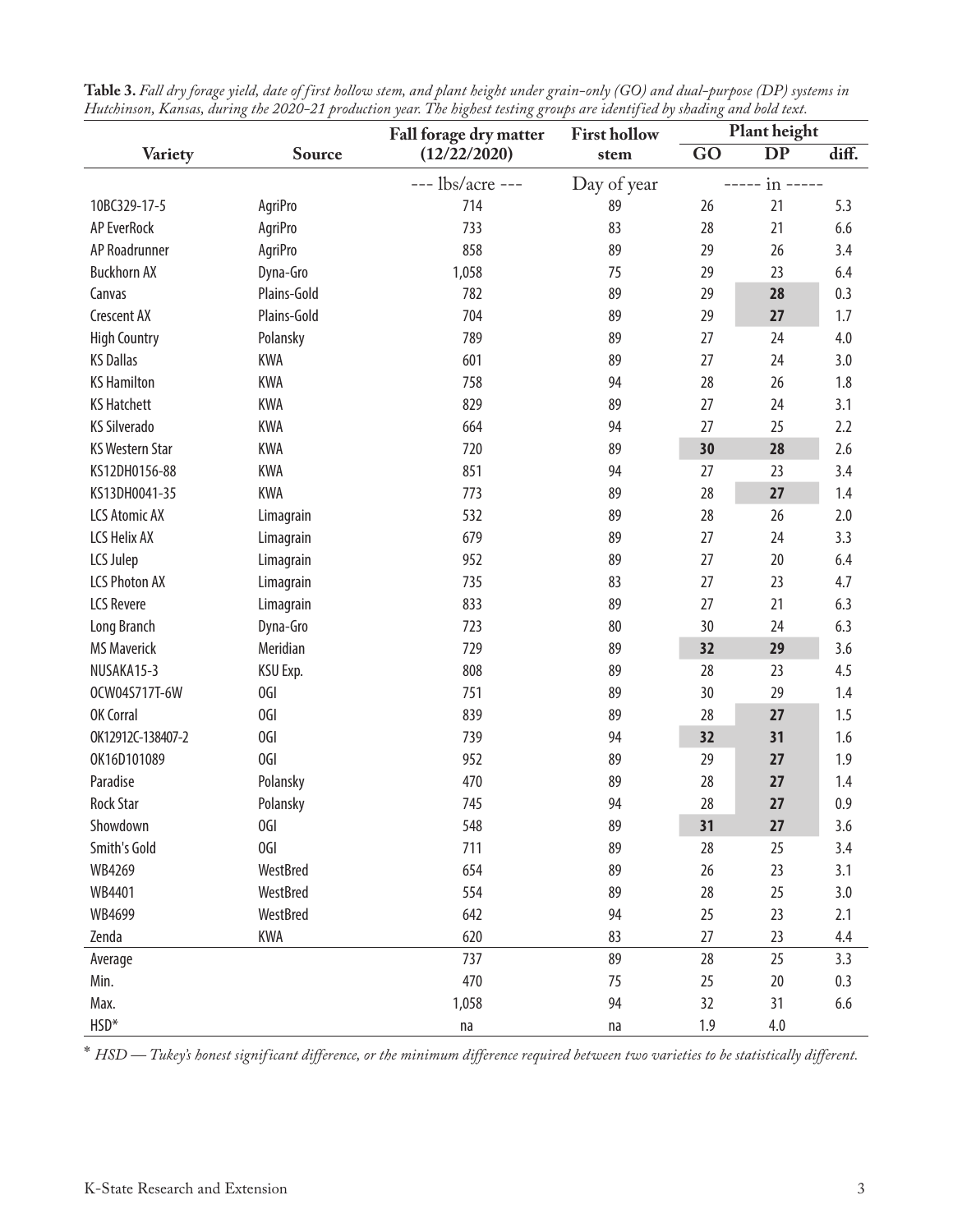to day of year 94 to late varieties, with the majority of the varieties achieving first hollow stem on day of year 89. This late release from winter dormancy was due to prolonged winter followed by a sharp transition to warm temperatures and moisture availability in the spring. The earliest variety to reach first hollow stem was Buckhorn AX, and the latest varieties were KS Hamilton, KS Silverado, KS12DH0156-88, OK12912C-138407-2, Rock Star, WB4401 and WB4699. All studied varieties reached first hollow stem within a 19-day interval. Previous reports of first hollow stem from Oklahoma have shown that early varieties may reach first hollow stem as much as 30 days earlier than later varieties, depending on environmental conditions. Our report may differ from Oklahoma results due to cooler winter temperatures and the interaction with photoperiod.

### **Plant height**

Varieties and cropping systems also differed significantly in plant height (Table 3). Plant height in the grain-only system averaged 28 inches, ranging from 25 to 32 inches. This average was 3 inches taller than the average of all varieties in the dual-purpose system (25 inches). The range in plant height was also wider in the dual-purpose system, with varieties measuring as low as 20 and as tall as 31 inches. The tallest varieties were somewhat consistent regardless of system: KS Western Star, MS Maverick, OK12912C-138407-2, and Showdown were in the tallest group in both systems, while additional varieties in the tallest group in the dual-purpose system also included Canvas, Crescent

AX, KS13DH0041-35, OK Corral, OK16D101089, Paradise, and Rock Star.

### **Grain yield and grain test weight in grainonly or dual-purpose systems**

Average grain yield in the grain-only trial was 60.5 bushels per acre, whereas the dual-purpose trial averaged 50.2 bushels per acre (Table 4). Varieties that yielded statistically better their counterparts included in the grain-only trial were 10BC329-17-5, AP Ever-Rock, LCS Revere, Long Branch, NUSAKA15-3, Rock Star, and WB4699. The yield penalty from simulated grazing averaged 10.3 bushels per acre and ranged from less than a positive gain of 7.3 to a loss of 38.9 bushels per acre. A number of varieties were included in the highest yielding group of the dual-purpose trial, with the lowest yielding varieties including 10BC329- 17-5, AP EverRock, Buckhorn AX, LCS Helix AX, LCS Julep, LCS Photon AX, OCW04S717T-6W, Smith's Gold, and Zenda. These results demonstrate that the recovery from grazing is variety-specific and should be considered when selecting a wheat variety for dual-purpose systems.

Varieties with the highest test weight at both grain-only (average: 60.5 pounds per bushel) and dualpurpose (average: 61.5 pounds per bushel) systems were 10BC329-17-5, Buckhorn AX, Crescent AX, LCS Photon AX, and LCS Revere. For grain-only, AP EverRock and NUSAKA15-3 were also in the highest test weight group; while for dual-purpose, KS Silverado, LCS Helix AX, and WB4269 were also in the highest test weight group.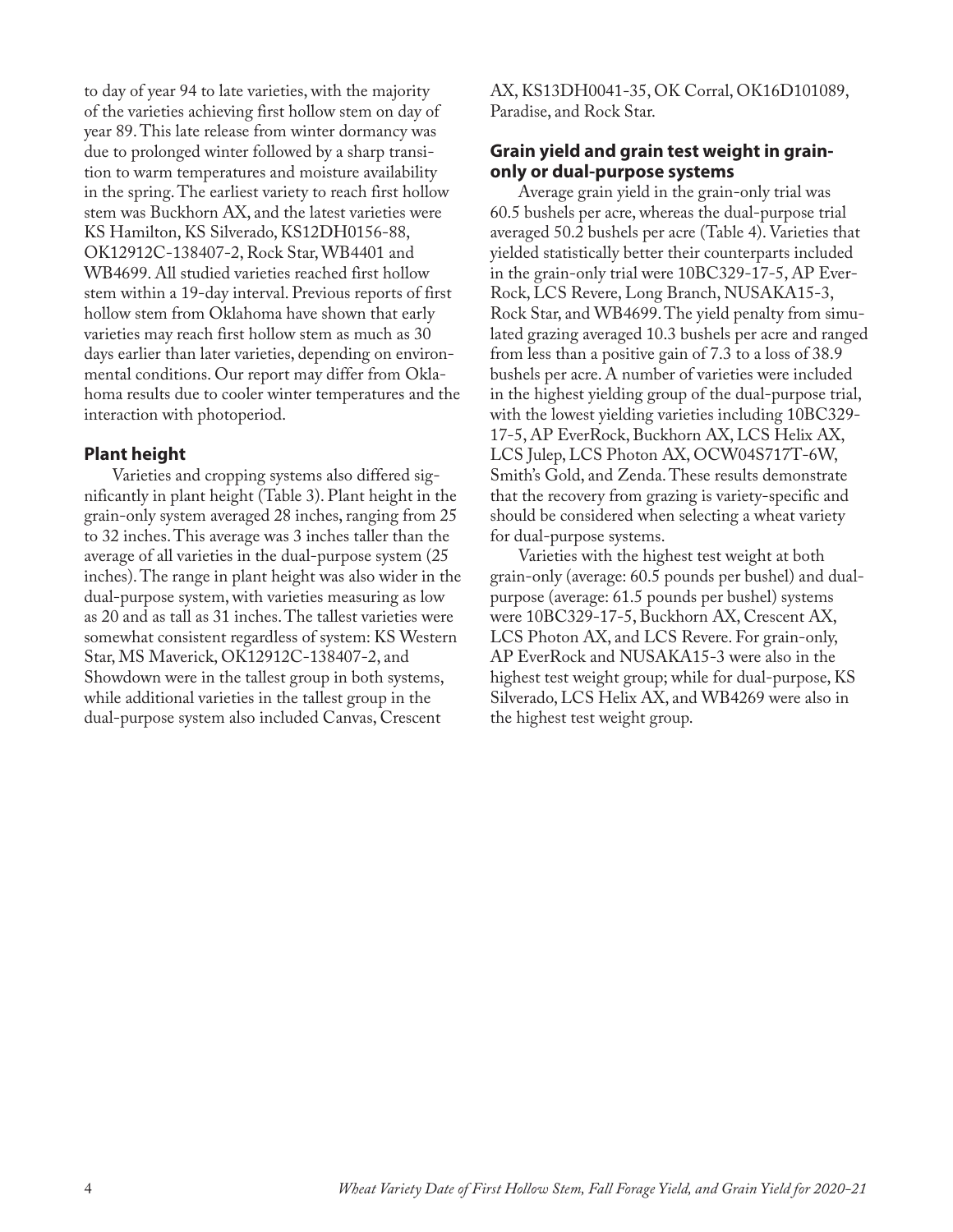|                        |                                                       | Grain yield |           |        | Test weight* |           |         |  |
|------------------------|-------------------------------------------------------|-------------|-----------|--------|--------------|-----------|---------|--|
| <b>Variety</b>         | <b>Source</b>                                         | GO          | <b>DP</b> | diff.  | GO           | <b>DP</b> | diff.   |  |
|                        | $bu/a$ -----------<br>------ pounds per bushel ------ |             |           |        |              |           |         |  |
| 10BC329-17-5           | AgriPro                                               | 76.3        | 37.4      | 38.9   | 63.4         | 63.3      | 0.1     |  |
| <b>AP EverRock</b>     | AgriPro                                               | 80.8        | 46.8      | 34.0   | 62.4         | 61.2      | 1.3     |  |
| AP Roadrunner          | AgriPro                                               | 62.8        | 48.8      | 13.9   | 59.3         | 59.2      | 0.1     |  |
| <b>Buckhorn AX</b>     | Dyna-Gro                                              | 56.6        | 35.3      | 21.4   | 62.4         | 64.2      | $-1.7$  |  |
| Canvas                 | PlainsGold                                            | 63.2        | 54.2      | 9.0    | 60.6         | 62.0      | $-1.4$  |  |
| <b>Crescent AX</b>     | PlainsGold                                            | 57.5        | 57.9      | $-0.4$ | 62.8         | 62.9      | $-0.1$  |  |
| <b>High Country</b>    | Polansky                                              | 60.8        | 51.9      | 8.9    | 60.3         | 62.0      | $-1.6$  |  |
| <b>KS Dallas</b>       | <b>KWA</b>                                            | 53.4        | 51.7      | 1.7    | 57.0         | 58.5      | $-1.5$  |  |
| <b>KS Hamilton</b>     | <b>KWA</b>                                            | 44.5        | 51.8      | $-7.3$ | 56.9         | 58.9      | $-2.0$  |  |
| <b>KS Hatchett</b>     | KWA                                                   | 62.6        | 55.9      | 6.7    | 60.7         | 61.9      | $-1.2$  |  |
| <b>KS Silverado</b>    | KWA                                                   | 51.7        | 49.8      | 1.9    | 60.4         | 63.1      | $-2.7$  |  |
| <b>KS Western Star</b> | <b>KWA</b>                                            | 54.5        | 50.1      | 4.4    | 61.5         | 62.4      | $-0.9$  |  |
| KS12DH0156-88          | KWA                                                   | 63.2        | 50.7      | 12.5   | 59.5         | 62.1      | $-2.6$  |  |
| KS13DH0041-35          | <b>KWA</b>                                            | 54.9        | 55.7      | $-0.8$ | 58.8         | 60.5      | $-1.7$  |  |
| <b>LCS Atomic AX</b>   | Limagrain                                             | 53.3        | 50.7      | 2.6    | 60.5         | 59.7      | $0.8\,$ |  |
| <b>LCS Helix AX</b>    | Limagrain                                             | 51.7        | 42.7      | 9.1    | 61.7         | 63.0      | $-1.4$  |  |
| LCS Julep              | Limagrain                                             | 60.0        | 39.2      | 20.9   | 60.6         | 62.5      | $-1.9$  |  |
| <b>LCS Photon AX</b>   | Limagrain                                             | 54.8        | 43.5      | 11.3   | 62.7         | 63.5      | $-0.9$  |  |
| <b>LCS Revere</b>      | Limagrain                                             | 71.2        | 48.0      | 23.2   | 62.6         | 62.6      | $0.0\,$ |  |
| Long Branch            | Dyna-Gro                                              | 69.4        | 53.5      | 15.9   | 59.9         | 61.4      | $-1.4$  |  |
| <b>MS Maverick</b>     | Meridian                                              | 53.4        | 59.5      | $-6.1$ | 60.6         | 61.2      | $-0.6$  |  |
| NUSAKA15-3             | KSU Exp.                                              | 73.5        | 59.7      | 13.8   | 61.9         | 61.3      | 0.6     |  |
| OCW04S717T-6W          | OGI                                                   | 57.2        | 45.7      | 11.5   | 57.9         | 58.4      | $-0.6$  |  |
| OK Corral              | OGI                                                   | 59.2        | 54.4      | 4.9    | 56.8         | 58.5      | $-1.7$  |  |
| OK12912C-138407-2      | OGI                                                   | 60.0        | 48.6      | 11.4   | 60.3         | 61.3      | $-1.0$  |  |
| OK16D101089            | OGI                                                   | 56.1        | 57.0      | $-0.9$ | 58.9         | 61.2      | $-2.3$  |  |
| Paradise               | Polansky                                              | 57.7        | 55.1      | 2.7    | 61.5         | 62.1      | $-0.6$  |  |
| <b>Rock Star</b>       | Polansky                                              | 66.4        | 57.8      | 8.6    | 60.6         | 60.8      | $-0.2$  |  |
| Showdown               | OGI                                                   | 61.2        | 58.5      | 2.7    | 60.8         | 61.0      | $-0.3$  |  |
| Smith's Gold           | OGI                                                   | 63.6        | 45.9      | 17.7   | 60.8         | 61.5      | $-0.7$  |  |
| WB4269                 | WestBred                                              | 63.1        | 49.2      | 13.9   | 61.6         | 62.8      | $-1.1$  |  |
| WB4401                 | WestBred                                              | 53.9        | 47.2      | 6.7    | 61.2         | 62.1      | $-0.9$  |  |
| WB4699                 | WestBred                                              | 66.4        | 51.9      | 14.5   | 59.8         | 59.9      | $-0.2$  |  |
| Zenda                  | KWA                                                   | 60.6        | 45.0      | 15.7   | 61.4         | 62.4      | $-1.0$  |  |
| Average                |                                                       | 60.5        | 50.3      | 10.1   | 60.5         | 61.5      | $-0.9$  |  |
| Min.                   |                                                       | 44.5        | 35.3      | $-7.3$ | 56.8         | 58.4      | $-2.7$  |  |
| Max.                   |                                                       | 80.8        | 59.7      | 38.9   | 63.4         | 64.2      | 1.3     |  |
| <b>HSD</b>             |                                                       | 14.4        | 12.5      |        | 1.5          | 1.4       |         |  |

| Table 4. Grain yield and grain test weight in grain-only (GO) and dual-purpose (DP) systems in Hutchinson, Kansas, during the |  |
|-------------------------------------------------------------------------------------------------------------------------------|--|
| 2020–21 production year. The highest testing groups are identified by shading and bold text.                                  |  |

\* *HSD — Tukey's honest significant difference, or the minimum difference required between two varieties to be statistically different.*